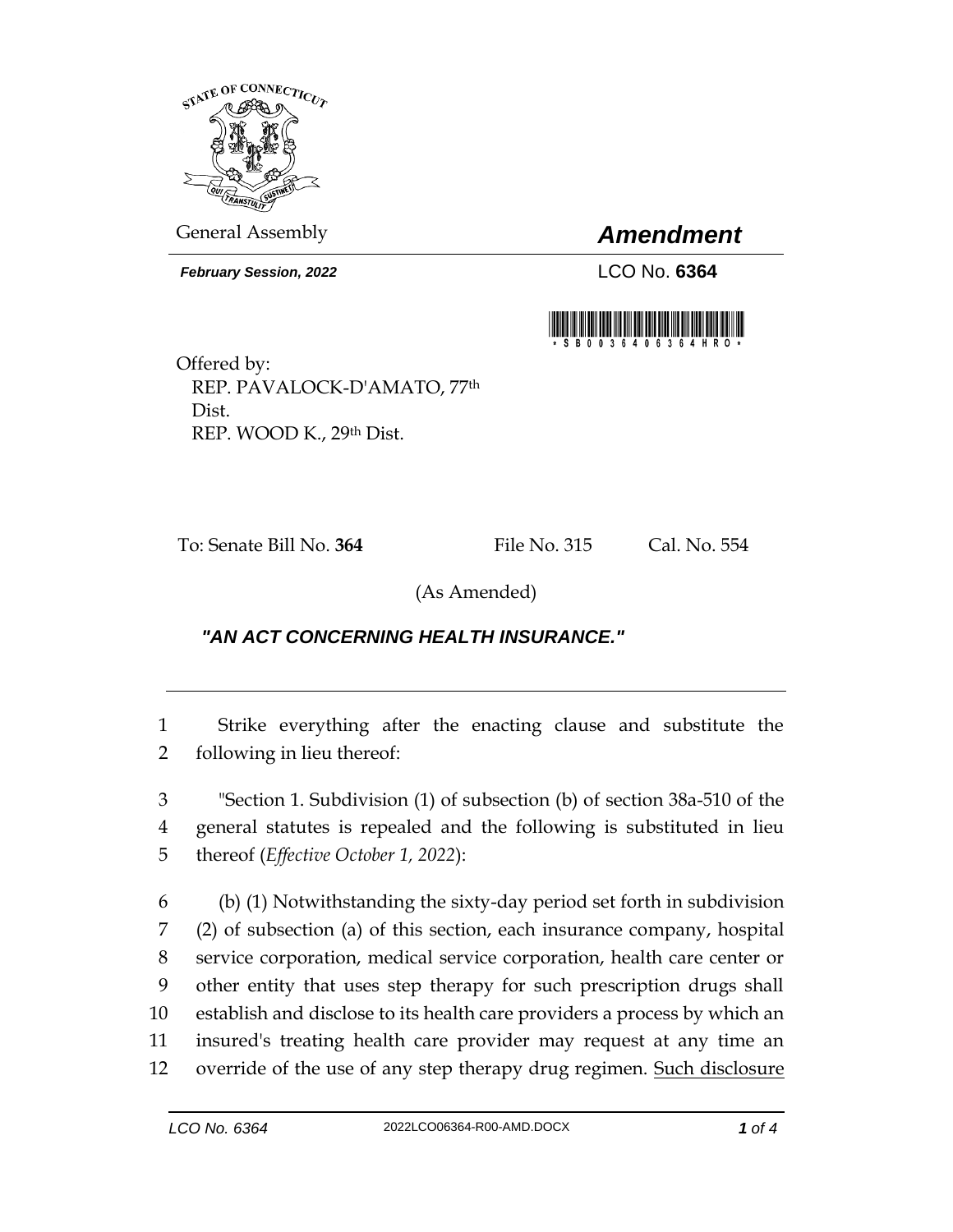shall be made to health care providers in writing at least once each 14 calendar year, and such health care provider shall display in a conspicuous and prominent location, including the provider's Internet web site and on a bulletin board in the provider's office, information 17 regarding the override process. Any such override process shall be convenient to use by health care providers and an override request shall be expeditiously granted when an insured's treating health care provider demonstrates that the drug regimen required under step therapy (A) has been ineffective in the past for treatment of the insured's medical condition, (B) is expected to be ineffective based on the known relevant physical or mental characteristics of the insured and the known characteristics of the drug regimen, (C) will cause or will likely cause an 25 adverse reaction by or physical harm to the insured, or  $(D)$  is not in the 26 best interest of the insured, based on medical necessity. Until October  $1_t$ 27 2025, in the case of a prescribed drug for the treatment of schizophrenia, 28 major depressive disorder or bipolar disorder, as defined in the most recent edition of the Diagnostic and Statistical Manual of Mental Disorders, such override request shall be granted not later than twenty-four hours from the time of request.

 Sec. 2. (*Effective from passage*) (a) There is established a task force to study data collection efforts regarding step therapy. Such study shall include, but need not be limited to, data collection regarding step therapy edits, rejections and appeals of behavioral health drugs and the best methods to collect such data.

(b) The task force shall consist of the following members:

 (1) The chairpersons and ranking members of the joint standing committees of the General Assembly having cognizance of matters relating to public health and insurance, or their designees;

 (2) The executive director of the Office of Health Strategy, or the executive director's designee;

 (3) The Insurance Commissioner, or the Insurance Commissioner's designee;